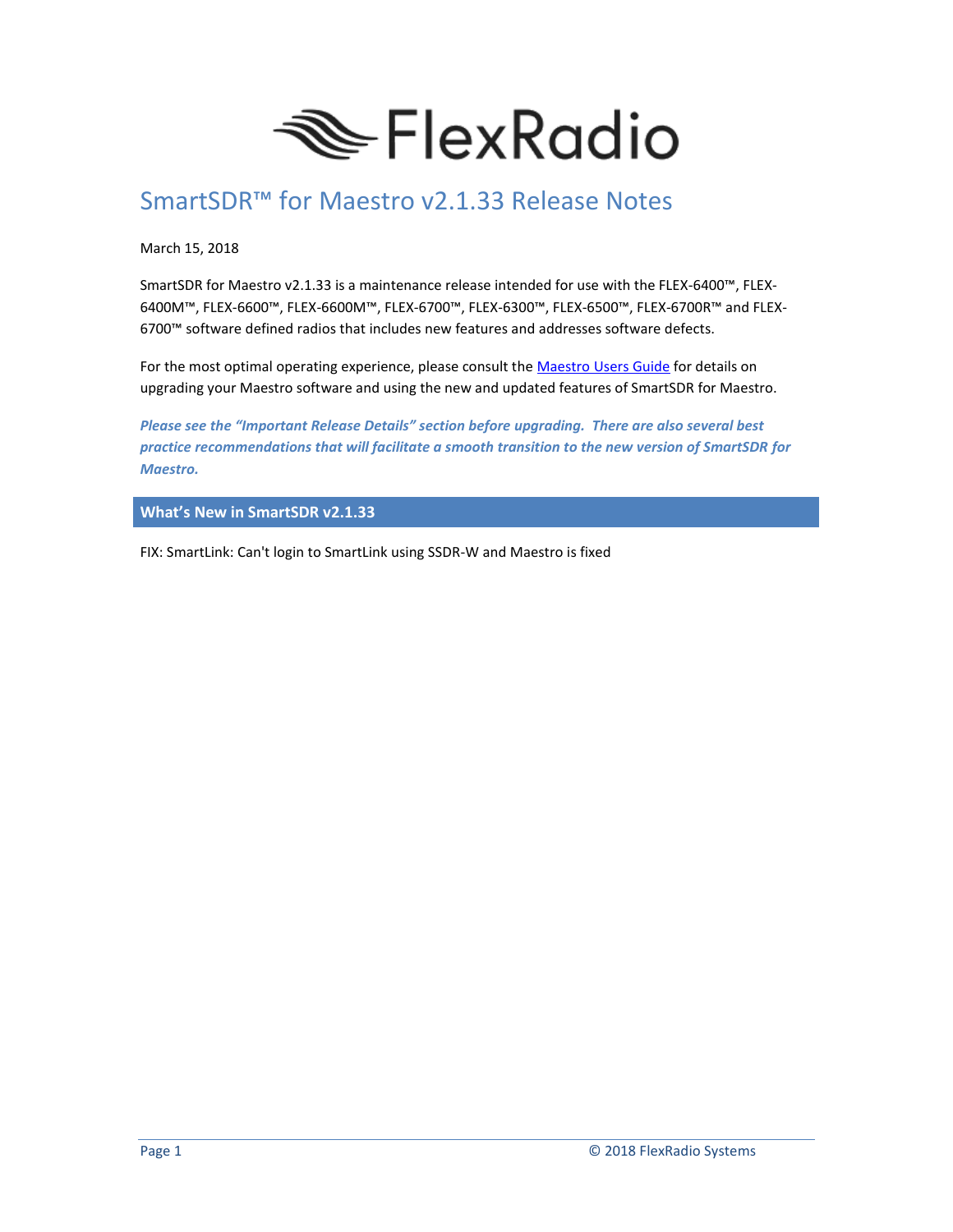#### **Important Release Details**

**Updated Ethernet MAC:** Starting in v2.1.30 and going forward, the Ethernet MAC address used by the radios and Maestro in the radio will all start with a FlexRadio OUI (00:1C:2D). **Due to this change, any existing Static DHCP assignments in Local Area Network routers that rely on the old MAC address will need to be revisited.** If a static IP address is assigned to the FLEX-6000, a reboot of your router may be needed to clear routing and ARP tables. Also, if the IP address of the radio changes as a result of this (which is very likely), **be sure to check any manual Port Forwarding settings related to SmartLink.**

**SmartSDR v2 requires a software license installed on the radio before it can be used with a FLEX-6000:** The following have been pre-authorized for SmartSDR v2 and do not require the purchase of a license:

- Limited Edition (LE) FLEX-6700 and FLEX-6500 radios
- All radios sold after May 19, 2017

All other radios require the purchase of a software license for the radio. Please see the section "Purchasing a SmartSDR Software License for your FLEX-6000" for instructions on how to purchase a license.

**Connecting the Maestro to a Wired Ethernet Connection:** In order to use the wired Ethernet connecting with your Maestro, it is now required that you power the Maestro using the AC power adapter and not an internal battery bank. Only a WiFi connection is allowed if you are running off of a battery bank.

**Backup your profiles before upgrading:** This is covered in detail below in the *Best Practices for Installing / Uninstalling SmartSDR* v2 section. Having a good backup of your profiles is always a best practice before doing any SmartSDR software upgrade in the event you must revert to a previous version of the software or need to do a factory reset of the radio.

**Cold boot the radio after upgrading to SmartSDR v2.1.33:** A "cold boot" is accomplished by shutting down the radio and then removing DC power from it momentarily. This process is covered in detail in the *Best Practices for Installing / Uninstalling SmartSDR v2* section but is added here for emphasis. There are several internal processor subsystems that are upgraded by SmartSDR v2.1.33 and it is imperative that they all restart properly after the upgrade.

For a detailed description of the SmartSDR for Maestro software upgrade process, please refer to the [Maestro Users Guide.](http://www.flexradio.com/downloads/maestro-user-guide-pdf/)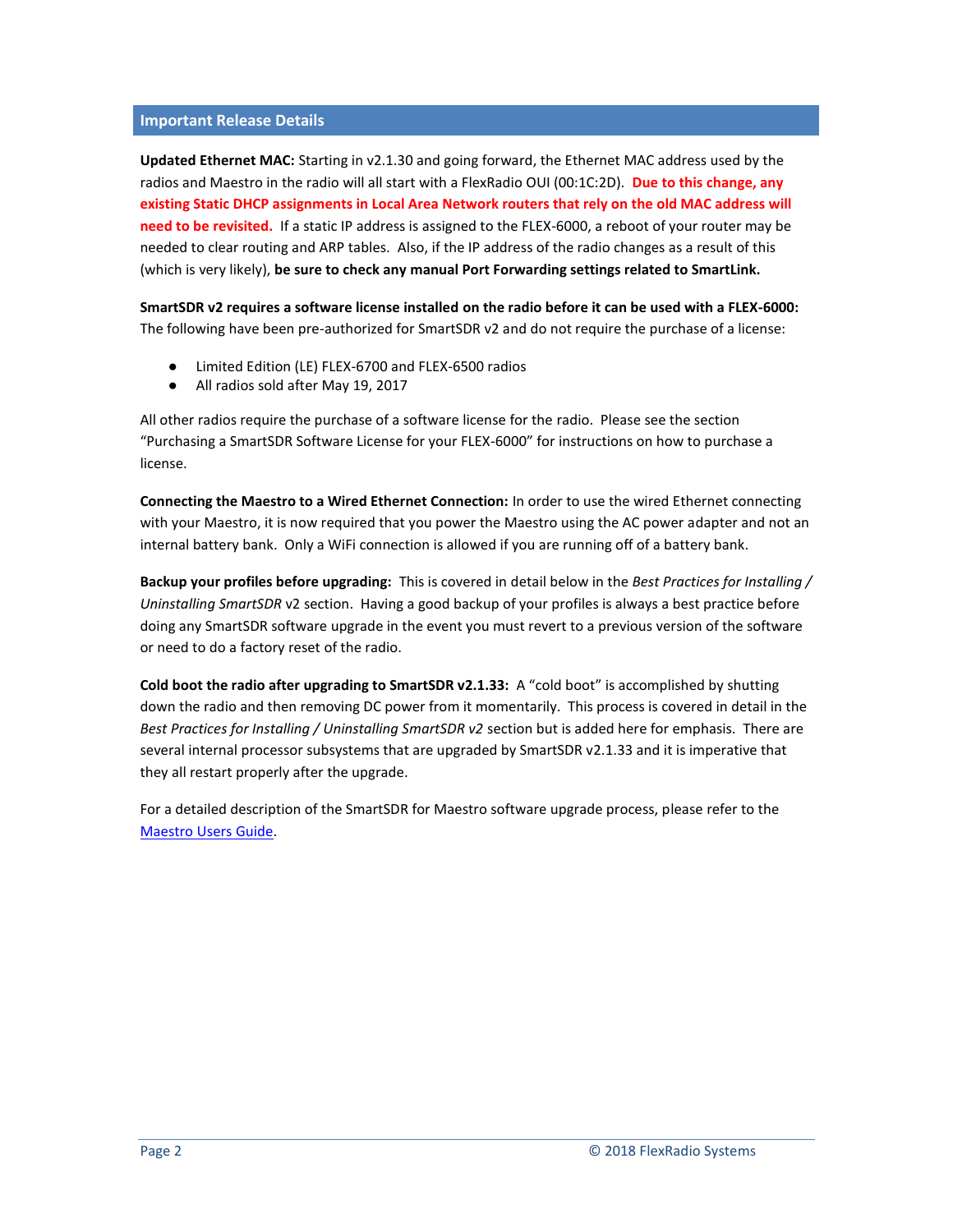# **Purchasing a SmartSDR Software License for your FLEX-6000**

Obtaining a SmartSDR v2 software license is easy and convenient. After downloading and installing a 2.x Maestro software version, At the Select, a Version screen select the version 2 software just installed. If you need to purchase a license to run the software, the Buy button will appear as shown below.

| <b>Kadio</b> |                            |                  |        |
|--------------|----------------------------|------------------|--------|
|              |                            | Select a Version |        |
|              | v2.0, 10                   |                  |        |
|              |                            |                  |        |
|              |                            |                  |        |
|              |                            |                  |        |
|              |                            |                  |        |
|              |                            |                  |        |
|              | Software Download Required |                  |        |
|              | Radio Update Required      | Buy              |        |
| ť.           |                            |                  | Log In |

Owners of Limited Edition radios or radios purchased with a version 2 license will see a Run button instead of a Buy button. If you see a Run button, tap on the Radio link at the top left of the screen to return to the Select Radio to upgrade the radio's firmware.

**Tapping the Buy button will generate and show a shortened URL that must be plugged into a browser manually. Note that the URL is case sensitive and unique for each radio**.



When the license purchase is complete, tap the Version link at the top left corner of the screen to go back to the Select a Version screen. At the Select, a Version screen, tap the refresh button (circular icon) to update the license information for the radio. It may take up to a minute after the purchase completes before Maestro finds the new license.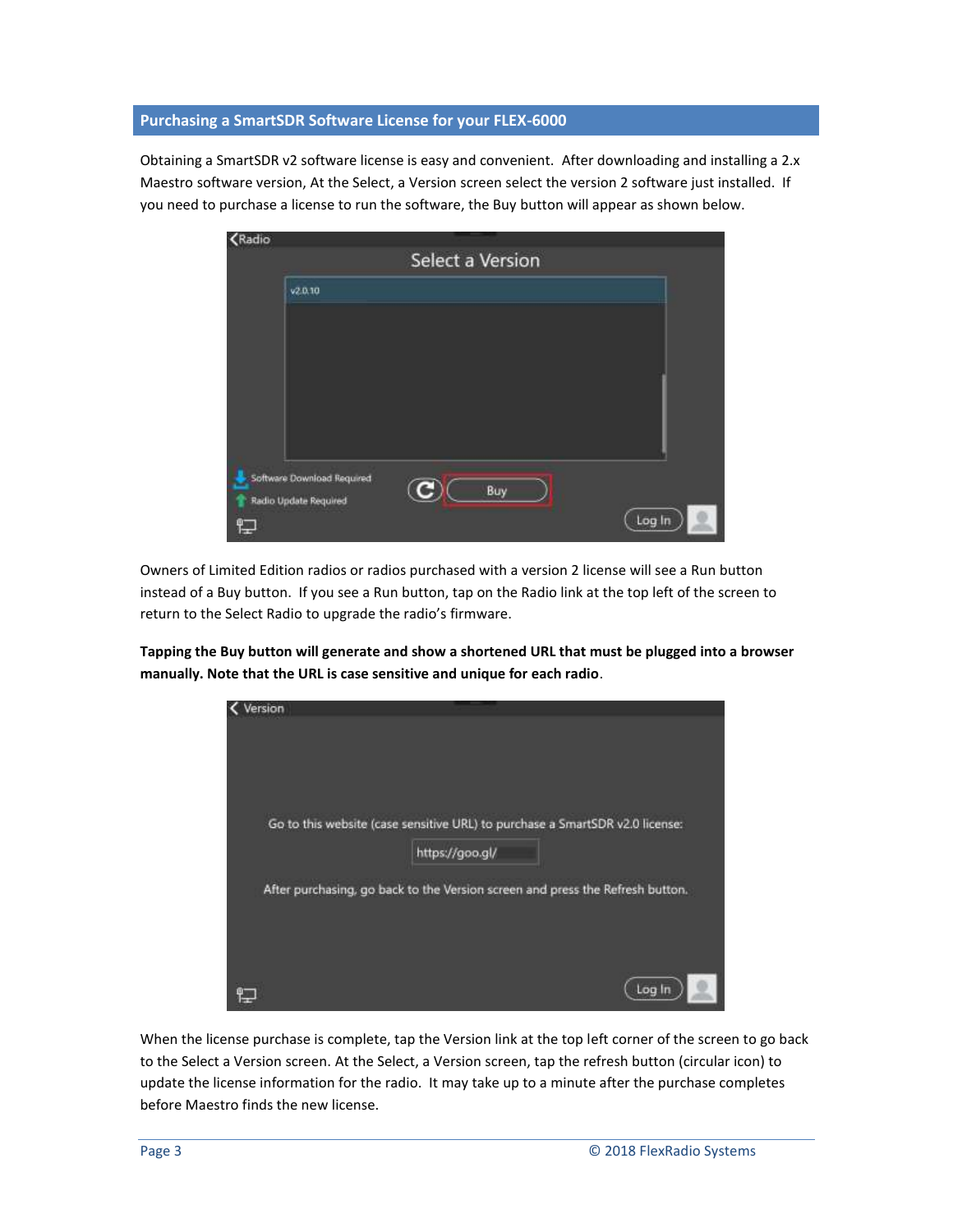| <b>K</b> Radio |                                                     | Select a Version |        |
|----------------|-----------------------------------------------------|------------------|--------|
|                | V2.0.12                                             |                  |        |
|                |                                                     |                  |        |
|                |                                                     |                  |        |
|                |                                                     |                  |        |
|                |                                                     |                  |        |
|                |                                                     |                  |        |
|                | Software Download Required<br>Radio Update Required | Buy              |        |
|                |                                                     |                  | Log In |

When the license is updated, the refresh button will disappear and the Buy button will change to a Run button. Tap the Run button to connect SmartSDR v2 for Maestro to your FLEX-6000.

# **Best Practices for Installing / Uninstalling SmartSDR**

## Best Practices for installing a new version of SmartSDR for Maestro

**In preparation for the upgrade to SmartSDR for Maestro,** *always* **backup your current Global and TX Profiles.** Backing up profiles via the Maestro is not supported; you will need to use SmartSDR for Windows to export profile data. Please refer to the SmartSDR Software User's Guide for detailed instructions related to exporting your profiles to a file on your PC. Whenever you upgrade to a newer version of the SmartSDR ecosystem, there is a database conversion program that runs automatically to convert an older version of the Profile database to the new format or schema. *However, the reverse is not true.* If you have to revert to a previous version of SmartSDR, the older version will not be able to automatically downgrade the database schema. In order to recover your previously created profiles after a software version downgrade, an import of profile data created using the version of SmartSDR you are downgrading to is required for proper operation of your radio.

**Ensure your Maestro has a reliable power source**. When upgrading your Maestro, make certain that the AC power adapter is used to power the unit to prevent the Maestro from powering down during a software update.

**Ensure your Maestro has a reliable network**. The Maestro and radio firmware are upgraded entirely through the network connection. When upgrading a Maestro, a wired Ethernet connection is recommended. A wired connection from the Maestro to your Ethernet network is faster and more reliable than a Wi-Fi connection.

**Power Cycle your Radio after upgrading the firmware**. When upgrading the radio firmware, there may be updates to several of the internal subsystems. "Cold booting" the radio by shutting down and momentarily removing DC power before powering back up after updating the radio firmware ensures that all processors reboot properly.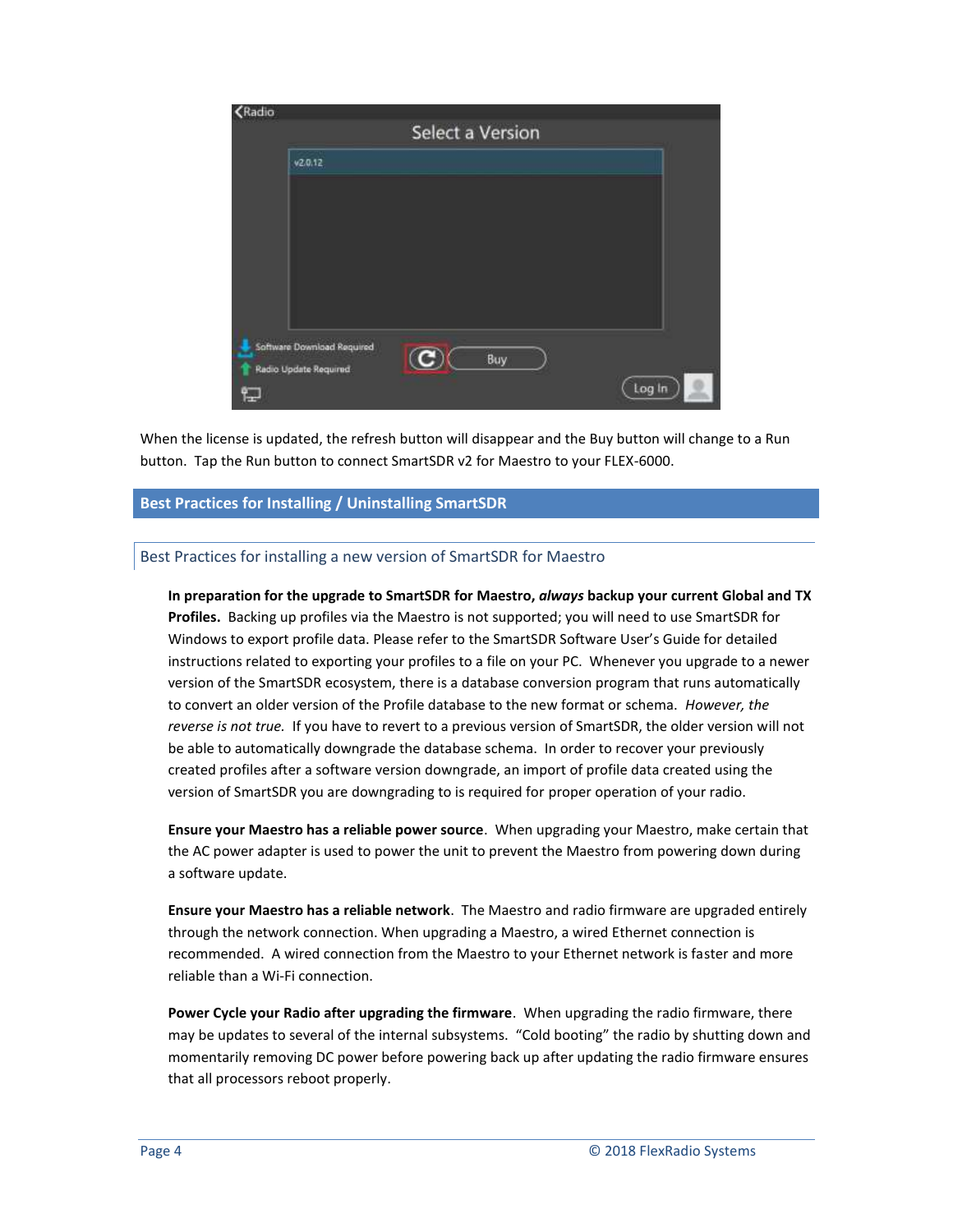**What to do if the firmware updates do not finish after 5 minutes?** On rare occasions, the update status may not recognize the completion of the firmware update. If the radio has not successfully completed the firmware updates after 5 minutes, power off the radio by pressing the power button. The firmware update should complete normally.

*Note: While this should be extremely unusual if a single press on the power button does not shut down the radio, remove the DC power source from the radio to power down all processors. Restore DC power and reboot the radio***.**

**SmartSDR Documentation Available at www.flexradio.com**

The following documentation and how to guides for SmartSDR v2.1.33 are available as a convenient download from the FlexRadio website.

Maestro Quick Start Guide [http://www.flexradio.com/downloads/maestro\\_qsg-pdf/](http://www.flexradio.com/downloads/maestro_qsg-pdf/)

Maestro User Guide

<http://www.flexradio.com/downloads/maestro-user-guide-pdf/>

SmartLink for Maestro Quick Start Guide <http://www.flexradio.com/downloads/smartlink-quick-start-guide-for-maestro-pdf/>

SmartSDR for Maestro Changelog [http://www.flexradio.com/downloads/maestro\\_v2\\_changelog-txt/](http://www.flexradio.com/downloads/maestro_v2_changelog-txt/)

Maestro Fixed Angle Stand Installation Guide <http://www.flexradio.com/downloads/maestro-fixed-angle-stand-installation-guide-pdf/>

Maestro Tilt Hinged Feet Installation Guide <http://www.flexradio.com/downloads/maestro-tilt-hinged-feet-installation-guide-pdf/>

USB Cable Interface Guide <http://www.flexradio.com/downloads/usb-cable-interface-guide-pdf/>